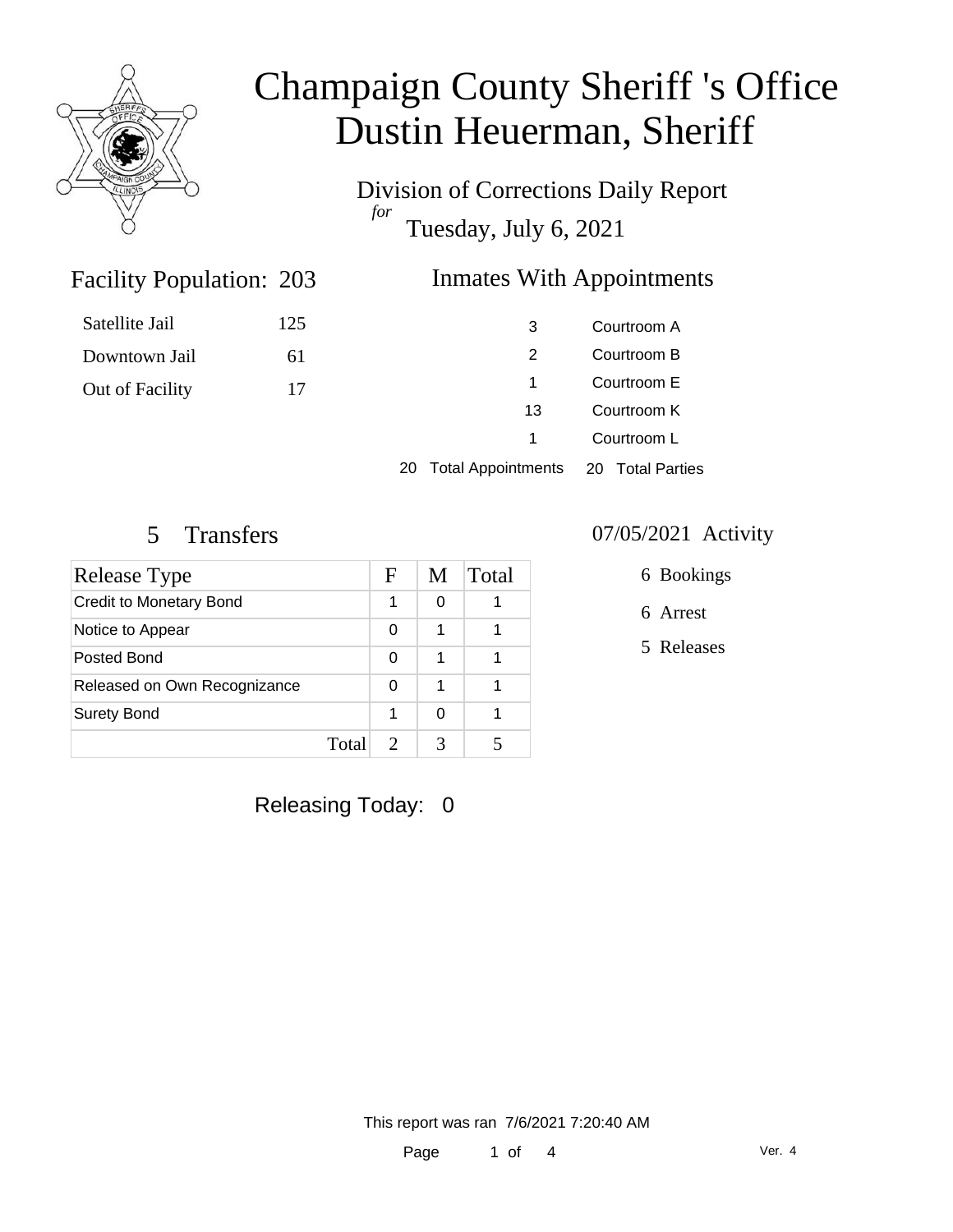

# Champaign County Sheriff 's Office Dustin Heuerman, Sheriff

Division of Corrections Daily Report *for* Tuesday, July 6, 2021

### Custody Status Count

- Civil Other 1
- Electronic Home Dentention 16
	- Felony Arraignment 8
		- Felony Other 4
	- Felony Pre-Sentence 5
		- Felony Pre-Trial 129
	- Felony Sentenced CCSO 5
	- Felony Sentenced IDOC 9
	- Hold Sentenced CCCC 1
	- Misdemeanor Arraignment 2
		- Misdemeanor Pre-Trial 5
- Misdemeanor Sentenced CCSO 1
	- Petition to Revoke 6
	- Remanded to DHS 9
	- Traffic Sentenced CCSO 2
		- Total 203

This report was ran 7/6/2021 7:20:40 AM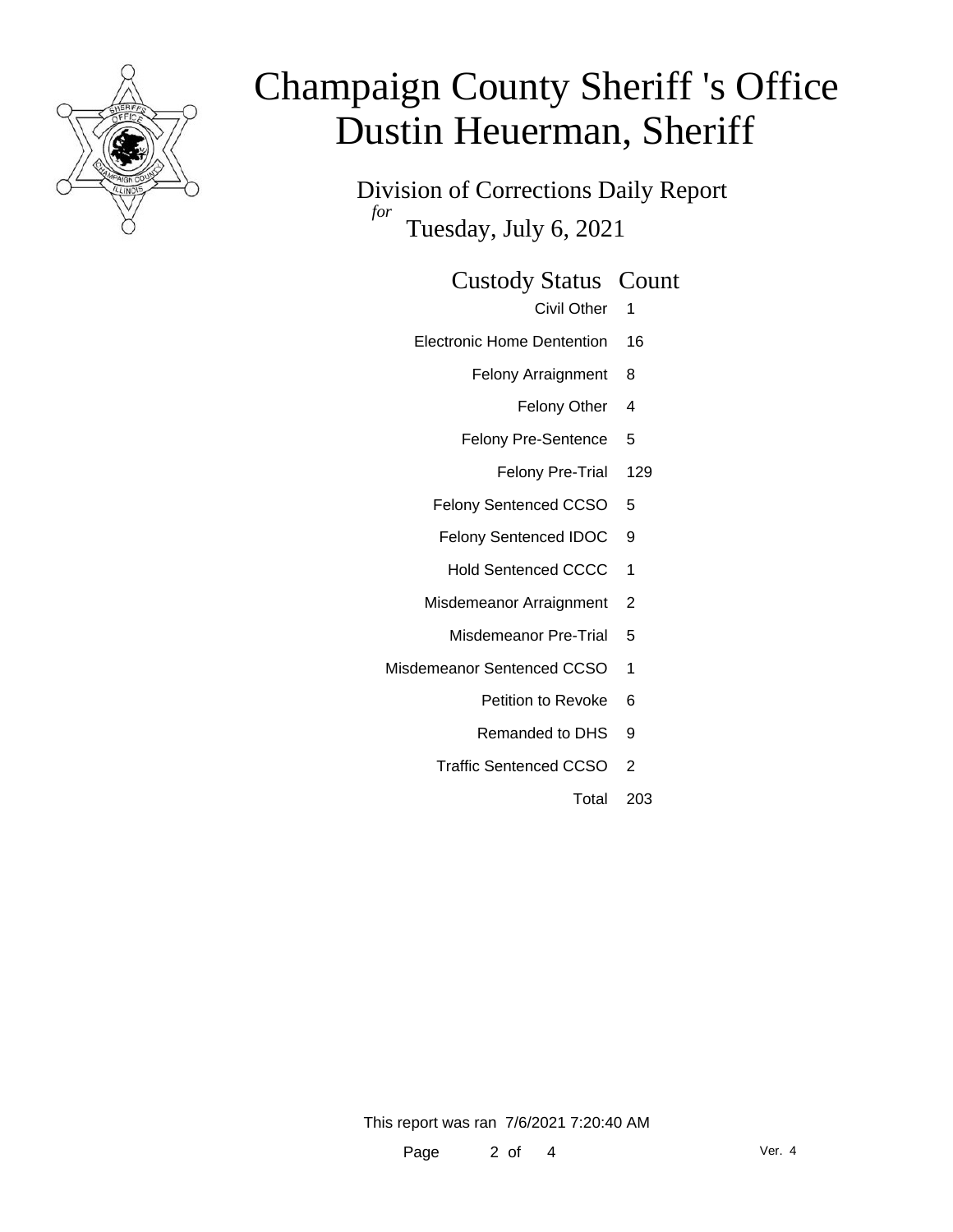

# Champaign County Sheriff 's Office Dustin Heuerman, Sheriff

Division of Corrections Daily Report *for* Tuesday, July 6, 2021

## Inmates With Appointments

| <b>Jailing Party Name</b>      | Location    | Number of Records / Node |
|--------------------------------|-------------|--------------------------|
| ARENIBAR, CASSIE NICHOLE       | Courtroom K | 1 / Satellite Jail       |
| <b>BERRY, MICHAEL</b>          | Courtroom K | 1 / Satellite Jail       |
| CARTER, JEFFREY, Junior        | Courtroom E | 1 / Downtown Jail        |
| <b>CROSS, STEED GATHON</b>     | Courtroom A | 1 / Satellite Jail       |
| DAVIS, TEVIN TEJUAN            | Courtroom K | 1 / Satellite Jail       |
| DIXON, JALEN JABARRI           | Courtroom B | 1 / Downtown Jail        |
| DONAHUE, JEANICE L             | Courtroom K | 1 / Satellite Jail       |
| FULLILOVE, CHRISTOPHER ANDRELL | Courtroom K | 1 / Downtown Jail        |
| HARRIS, DOMINIQUE L            | Courtroom K | 1 / Satellite Jail       |
| HARRIS-WRIGHT, JAZANIS JAWAN   | Courtroom K | 1 / Downtown Jail        |
| HEDRICK, WESLEY DAUVIN         | Courtroom K | 1 / Satellite Jail       |
| JACKSON, STEVE ALLEN           | Courtroom B | 1 / Satellite Jail       |
| JONES, CARLOS ANTONIO          | Courtroom L | 1 / Satellite Jail       |
| MAZE, BRIAN KEITH              | Courtroom A | 1 / Downtown Jail        |
| MCKINNEY, ROBERT, Junior       | Courtroom K | 1 / Satellite Jail       |
| RIVERA, DARYL ANTONIO          | Courtroom A | 1 / Downtown Jail        |
| SCHINDLER, RICHARD ALLEN       | Courtroom K | 1 / Satellite Jail       |
| SUGGS, JERRELL ZADON           | Courtroom K | 1 / Satellite Jail       |
| <b>TERRY, TASHA LANEE</b>      | Courtroom K | 1 / Satellite Jail       |
| THOMAS, BRYANT                 | Courtroom K | 1 / Downtown Jail        |

### **Transfers**

| DAVIS, TAMIKA               | <b>Credit to Monetary Bond</b> | Satellite Jail |
|-----------------------------|--------------------------------|----------------|
| <b>JACKSON, JOHN SAMUEL</b> | Released on Own Recognizance   | Satellite Jail |
| KUNCE, SARAH ELIZABETH      | <b>Surety Bond</b>             | Satellite Jail |
| SAVAGE, MUHAMMED YADALI     | Notice to Appear               | Satellite Jail |